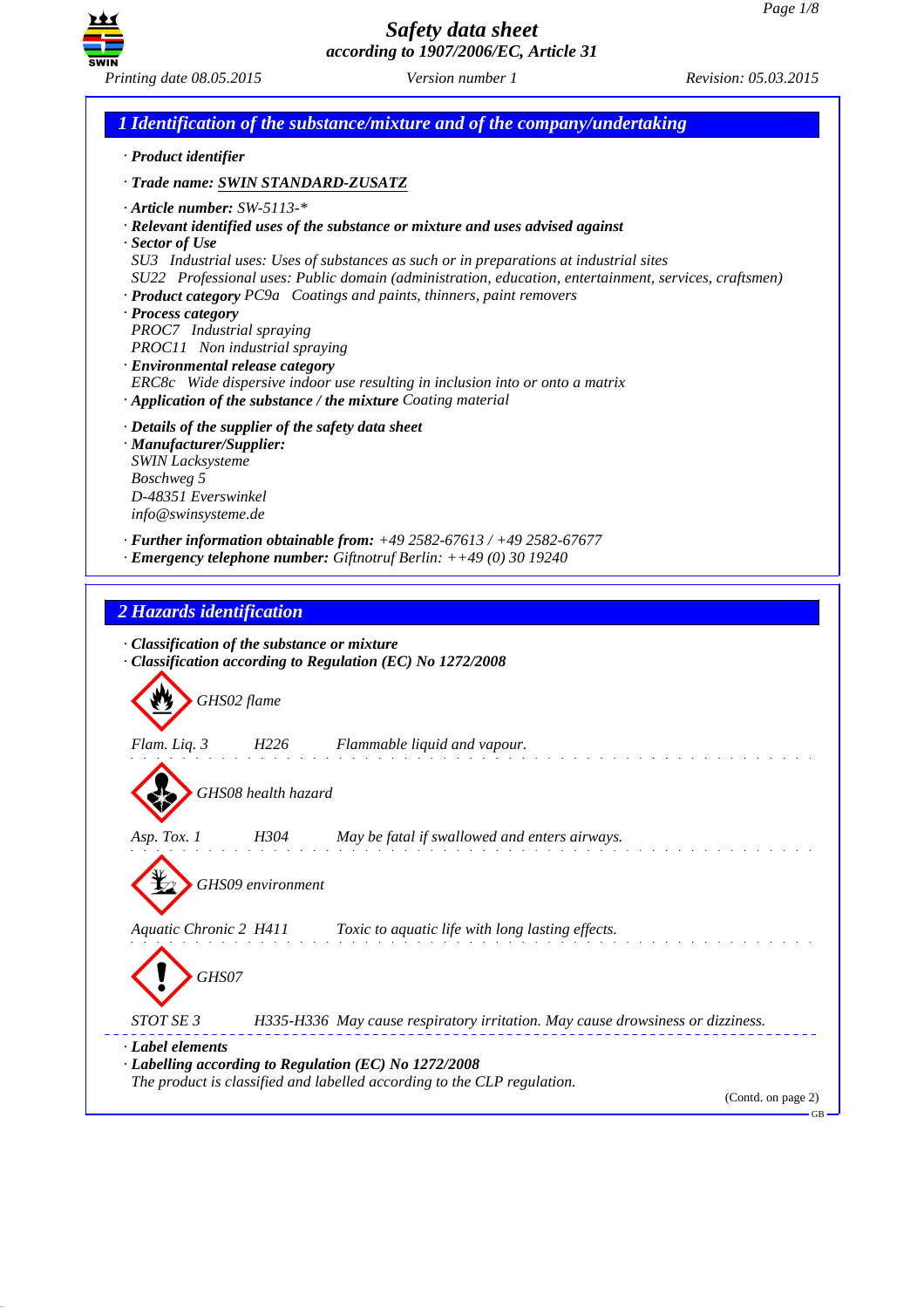

*Trade name: SWIN STANDARD-ZUSATZ*

| · Hazard pictograms           | (Contd. of page 1)                                                                                                                                 |
|-------------------------------|----------------------------------------------------------------------------------------------------------------------------------------------------|
|                               |                                                                                                                                                    |
| GHS02<br>· Signal word Danger | GHS07<br>GHS08<br>GHS <sub>09</sub>                                                                                                                |
|                               |                                                                                                                                                    |
|                               | · Hazard-determining components of labelling:<br>Hydocarbons, C9-C15, Aromatics                                                                    |
| · Hazard statements           |                                                                                                                                                    |
| H <sub>226</sub>              | Flammable liquid and vapour.                                                                                                                       |
|                               | H335-H336 May cause respiratory irritation. May cause drowsiness or dizziness.                                                                     |
| H304                          | May be fatal if swallowed and enters airways.                                                                                                      |
| H411                          | Toxic to aquatic life with long lasting effects.                                                                                                   |
| · Precautionary statements    |                                                                                                                                                    |
| P <sub>260</sub>              | Do not breathe mist/vapours/spray.                                                                                                                 |
| <i>P271</i>                   | Use only outdoors or in a well-ventilated area.                                                                                                    |
| P <sub>280</sub>              | Wear protective gloves/protective clothing/eye protection/face protection.                                                                         |
|                               | P305+P351+P338 IF IN EYES: Rinse cautiously with water for several minutes. Remove contact lenses, if<br>present and easy to do. Continue rinsing. |
|                               | P301+P330+P331 IF SWALLOWED: rinse mouth. Do NOT induce vomiting.                                                                                  |
| $P309 + P311$                 | IF exposed or if you feel unwell: Call a POISON CENTER or doctor/physician.                                                                        |
| <i>P501</i>                   | Dispose of contents/container in accordance with local/regional/national/international<br>regulations.                                             |
| $\cdot$ Other hazards -       |                                                                                                                                                    |
|                               | · Results of PBT and vPvB assessment                                                                                                               |

*· PBT: Not applicable.*

*· vPvB: Not applicable.*

## *3 Composition/information on ingredients*

*· Chemical characterisation: Mixtures*

*· Description: Mixture of substances listed below with nonhazardous additions.*

| · Dangerous components:        |                                                                                                                                                   |              |
|--------------------------------|---------------------------------------------------------------------------------------------------------------------------------------------------|--------------|
| $CAS: 108-65-6$                | 2-methoxy-1-methylethyl acetate                                                                                                                   | 50-100%      |
| EINECS: 203-603-9              | $\otimes$ Flam. Liq. 3, H226                                                                                                                      |              |
| Reg.nr.: 01-2119475791-29-XXXX |                                                                                                                                                   |              |
| EC number: 918-668-5           | Hydocarbons, C9-C15, Aromatics                                                                                                                    | $25 - 50\%$  |
|                                | Reg.nr.: 01-02119455851-35-XXXX & Flam. Liq. 3, H226; & Asp. Tox. 1, H304; & Aquatic<br>Chronic 2, $\hat{H}411$ ; $\Diamond$ STOT SE 3, H335-H336 |              |
| $CAS: 123-86-4$                | <i>n</i> -butyl acetate                                                                                                                           | $2.5 - 10\%$ |
| EINECS: 204-658-1              | $\leftrightarrow$ Flam. Liq. 3, H226; $\leftrightarrow$ STOT SE 3, H336                                                                           |              |
| Reg.nr.: 01-2119485493-29-XXXX |                                                                                                                                                   |              |

*· Additional information: For the wording of the listed risk phrases refer to section 16.*

### *4 First aid measures*

- *· Description of first aid measures*
- *· General information: Personal protection for the First Aider.*
- *· After inhalation:*
- *Supply fresh air.*
- *Seek medical treatment in case of complaints.*
- *· After skin contact:*

*Immediately wash with water and soap and rinse thoroughly.*

(Contd. on page 3)

 $CR$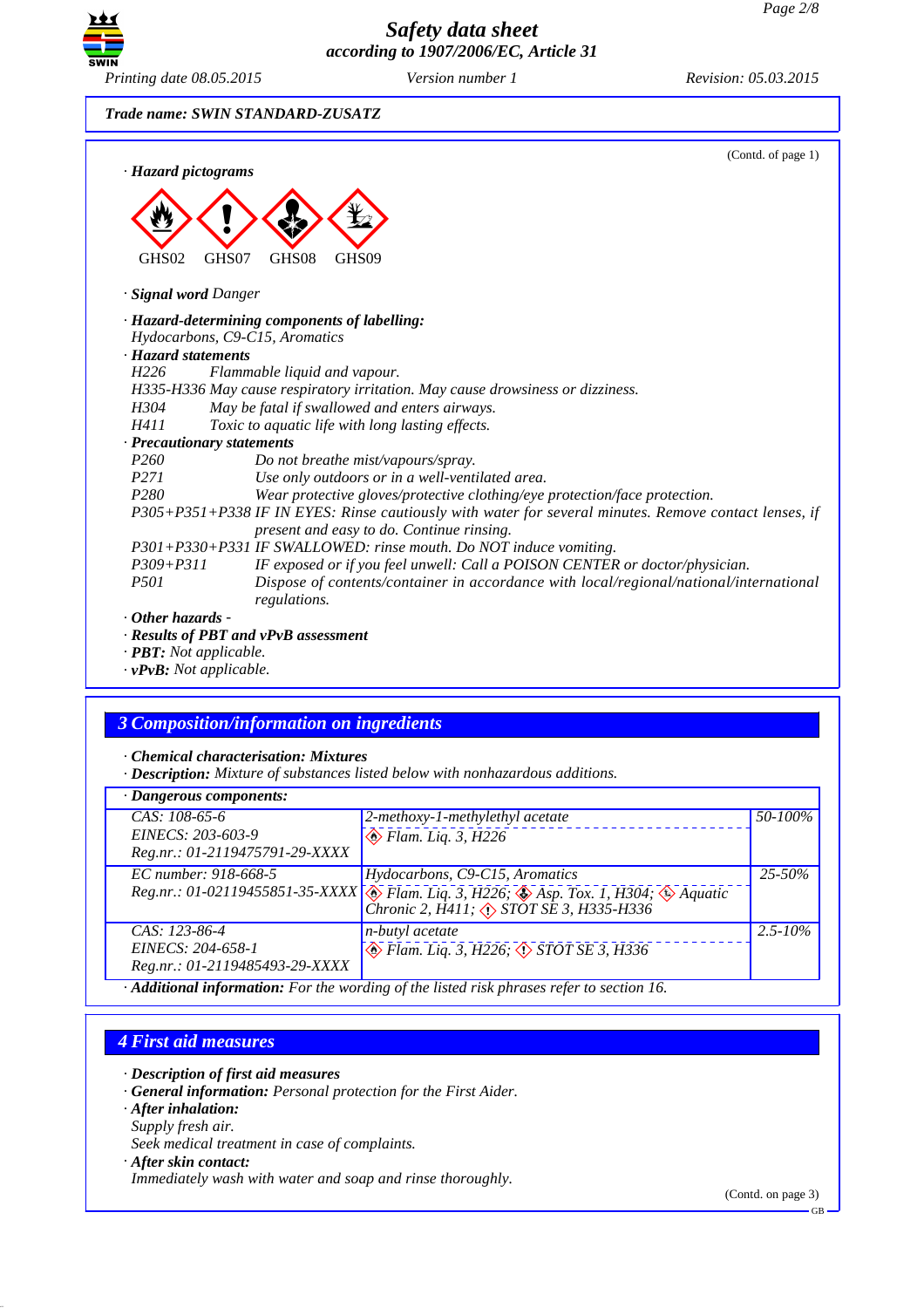

*Printing date 08.05.2015 Version number 1 Revision: 05.03.2015*

(Contd. of page 2)

*Trade name: SWIN STANDARD-ZUSATZ*

*If skin irritation continues, consult a doctor.*

*· After eye contact:*

*Rinse opened eye for several minutes under running water. If symptoms persist, consult a doctor.*

- *· After swallowing: Do not induce vomiting; call for medical help immediately.*
- *· Information for doctor:*
- *· Most important symptoms and effects, both acute and delayed No further relevant information available.*
- *· Indication of any immediate medical attention and special treatment needed*
- *No further relevant information available.*

### *5 Firefighting measures*

- *· Extinguishing media*
- *· Suitable extinguishing agents:*
- *CO2, powder or water spray. Fight larger fires with water spray or alcohol resistant foam.*
- *· For safety reasons unsuitable extinguishing agents: Water with full jet*
- *· Special hazards arising from the substance or mixture No further relevant information available.*
- *· Advice for firefighters*
- *· Protective equipment: Mouth respiratory protective device.*

### *6 Accidental release measures*

- *· Personal precautions, protective equipment and emergency procedures Wear protective equipment. Keep unprotected persons away. Ensure adequate ventilation*
- *· Environmental precautions: Do not allow to enter sewers/ surface or ground water.*
- *· Methods and material for containment and cleaning up: Absorb with liquid-binding material (sand, diatomite, acid binders, universal binders, sawdust). Dispose contaminated material as waste according to item 13.*
- *· Reference to other sections See Section 7 for information on safe handling. See Section 8 for information on personal protection equipment.*

## *7 Handling and storage*

### *· Handling:*

- *· Precautions for safe handling Ensure good ventilation/exhaustion at the workplace. Restrict the quantity stored at the work place.*
- *· Information about fire and explosion protection: Fumes can combine with air to form an explosive mixture. Flammable gas-air mixtures may form in empty receptacles. Keep ignition sources away - Do not smoke. Use explosion-proof apparatus / fittings and spark-proof tools. Protect against electrostatic charges.*
- *· Conditions for safe storage, including any incompatibilities*
- *· Storage:*
- *· Requirements to be met by storerooms and receptacles: Provide solvent resistant, sealed floor. Suitable material for receptacles and pipes: steel or stainless steel.*
- *· Information about storage in one common storage facility: Not required.*
- *· Further information about storage conditions: Keep container tightly sealed.*
- *· Specific end use(s) No further relevant information available.*

(Contd. on page 4)

GB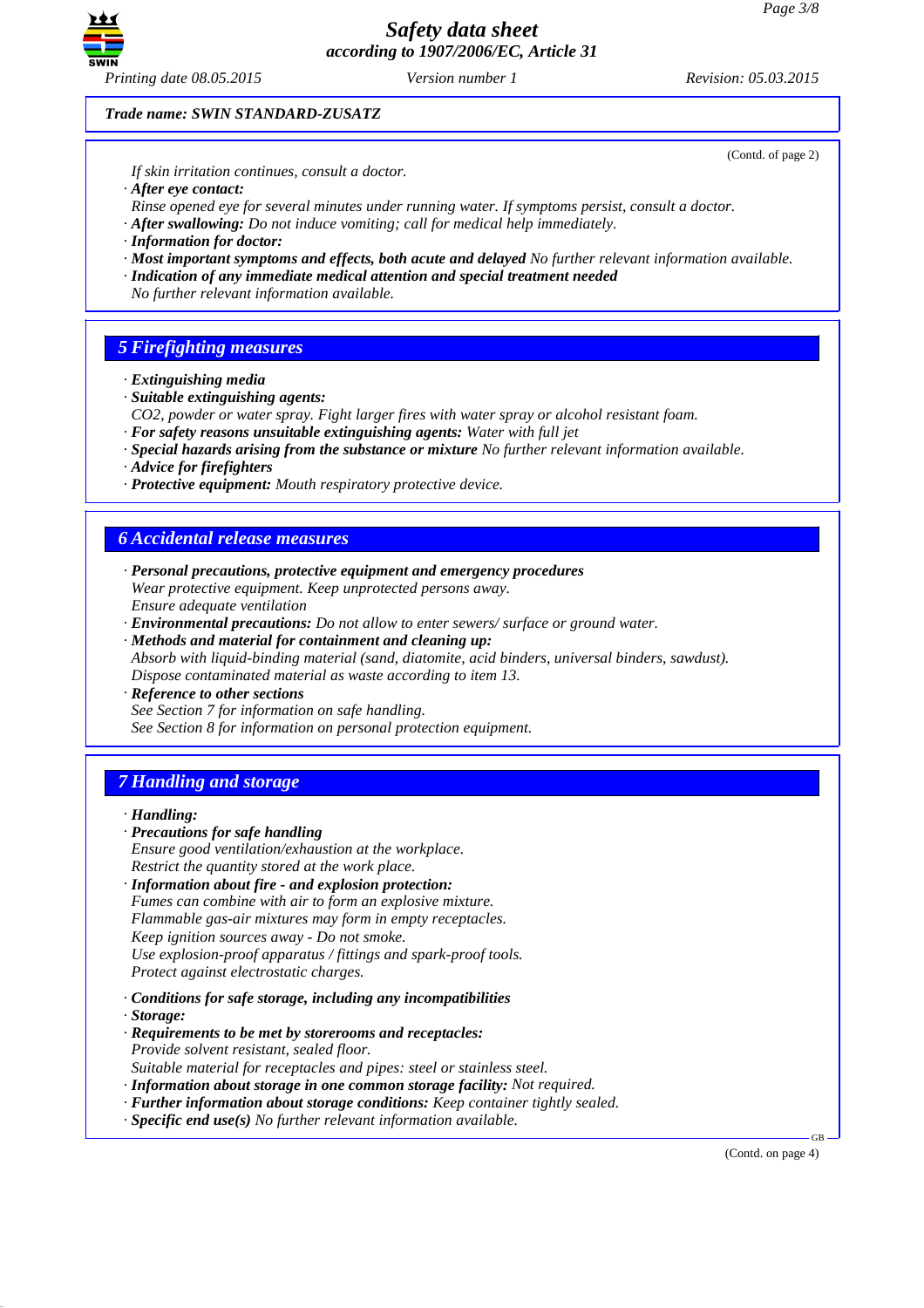

*Printing date 08.05.2015 Version number 1 Revision: 05.03.2015*

### *Trade name: SWIN STANDARD-ZUSATZ*

(Contd. of page 3)

### *8 Exposure controls/personal protection*

- *· Additional information about design of technical facilities: No further data; see item 7.*
- *· Control parameters*

### *· Ingredients with limit values that require monitoring at the workplace:*

*108-65-6 2-methoxy-1-methylethyl acetate*

*WEL Short-term value: 548 mg/m³, 100 ppm Long-term value: 274 mg/m³, 50 ppm Sk*

#### *123-86-4 n-butyl acetate*

- *WEL Short-term value: 966 mg/m³, 200 ppm Long-term value: 724 mg/m³, 150 ppm*
- *· Additional information: The lists valid during the making were used as basis.*
- *· Exposure controls*
- *· Personal protective equipment:*
- *· General protective and hygienic measures: Keep away from foodstuffs, beverages and feed. Immediately remove all soiled and contaminated clothing Wash hands before breaks and at the end of work. Do not inhale gases / fumes / aerosols. Avoid contact with the eyes and skin.*

#### *· Respiratory protection:*

*Use suitable respiratory protective device in case of insufficient ventilation.*

*In case of brief exposure or low pollution use respiratory filter device. In case of intensive or longer exposure use self-contained respiratory protective device.*

*Filter A2/P2*

*· Protection of hands:*

*Only use chemical-protective gloves with CE-labelling of category III.*



**Protective gloves** 

*Preventive skin protection by use of skin-protecting agents is recommended.*

#### *· Material of gloves*

*The selection of the suitable gloves does not only depend on the material, but also on further marks of quality and varies from manufacturer to manufacturer. As the product is a preparation of several substances, the resistance of the glove material can not be exactly calculated in advance and has therefore to be checked prior to the application.*

*As protection from splashes gloves made of the following materials are suitable: Nitrile rubber (Ansell Sol-Vex®)*

*Recommended thickness of the material:* ≥ *0.4 mm*

- *· Penetration time of glove material*
- *Value for the permeation: Level*  $\leq$  *1*

*The exact break through time has to be found out by the manufacturer of the protective gloves and has to be observed.*

- *· For the permanent contact => 480 minutes gloves made of the following materials are suitable:*
- *HPPE-laminatet film (Ansell Barrier®)*

### *· Eye protection:*



`R*Tightly sealed goggles*

*· Body protection:*

*Protective clothing, anti-static (TYVEK® CLASSIC PLUS)*

(Contd. on page 5)

GB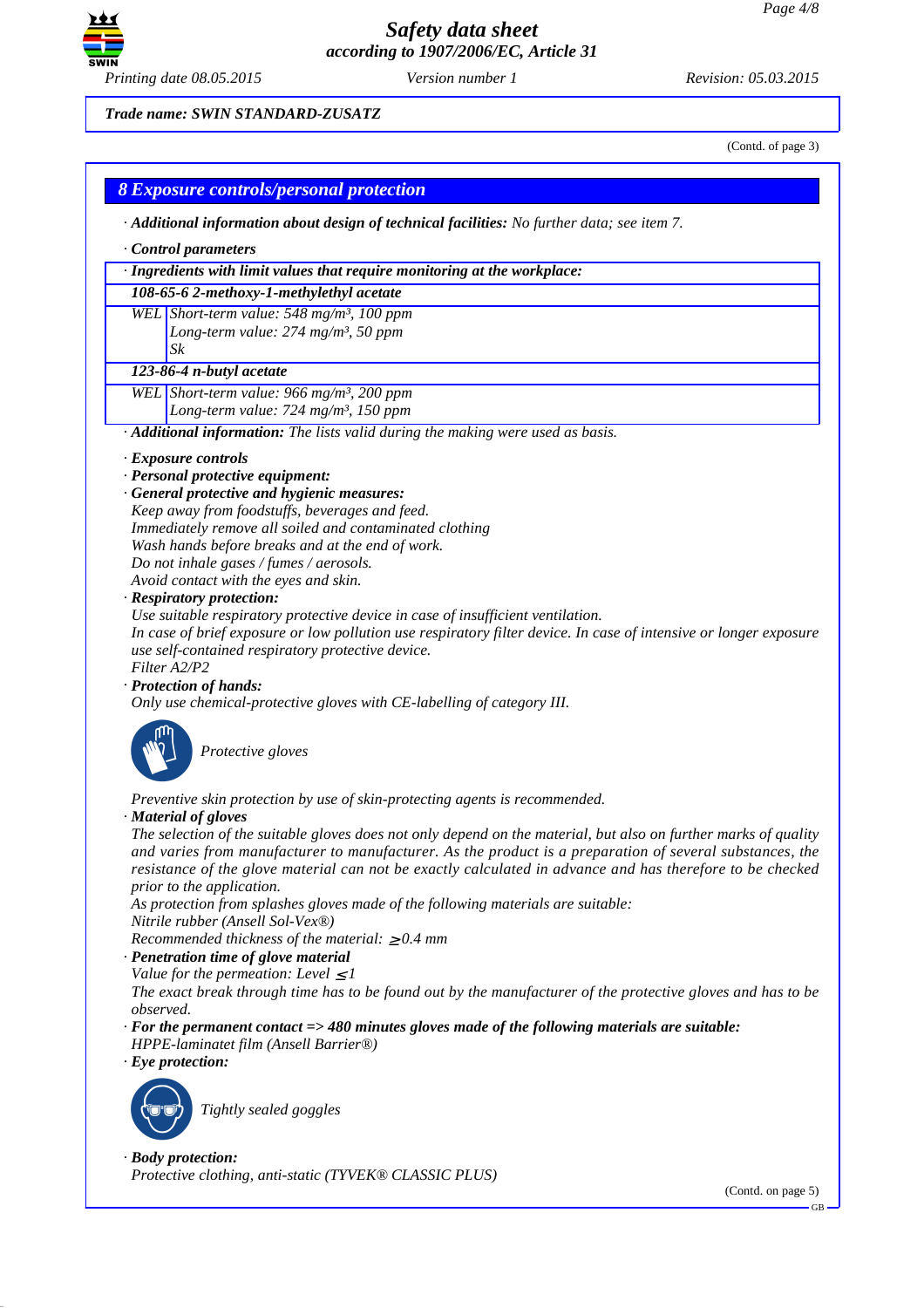

(Contd. of page 4)

*Trade name: SWIN STANDARD-ZUSATZ*

*Safety shoes/boots, antstatic*

| <b>9 Physical and chemical properties</b>                                                                    |                                                                                                |  |  |  |
|--------------------------------------------------------------------------------------------------------------|------------------------------------------------------------------------------------------------|--|--|--|
| · Information on basic physical and chemical properties<br><b>General Information</b><br>$\cdot$ Appearance: |                                                                                                |  |  |  |
| Form:                                                                                                        | Fluid                                                                                          |  |  |  |
| Colour:                                                                                                      | Colourless                                                                                     |  |  |  |
| $\cdot$ Odour:                                                                                               | Fruit-like                                                                                     |  |  |  |
| · Odour threshold:                                                                                           | Not determined.                                                                                |  |  |  |
| $\cdot$ pH-value:                                                                                            | Not determined.                                                                                |  |  |  |
| · Change in condition<br><b>Melting point/Melting range:</b><br><b>Boiling point/Boiling range:</b>          | Undetermined.<br>124 °C                                                                        |  |  |  |
| · Flash point:                                                                                               | $21 - 55 °C$                                                                                   |  |  |  |
| · Flammability (solid, gaseous):                                                                             | Not applicable.                                                                                |  |  |  |
| · Ignition temperature:                                                                                      | 225 $\degree$ C                                                                                |  |  |  |
| · Decomposition temperature:                                                                                 | Not determined.                                                                                |  |  |  |
| · Self-igniting:                                                                                             | Product is not selfigniting.                                                                   |  |  |  |
| · Danger of explosion:                                                                                       | Product is not explosive. However, formation of explosive air/vapour<br>mixtures are possible. |  |  |  |
| $\cdot$ Explosion limits:                                                                                    |                                                                                                |  |  |  |
| Lower:                                                                                                       | $0.6$ Vol %                                                                                    |  |  |  |
| <b>Upper:</b>                                                                                                | 10.8 Vol %                                                                                     |  |  |  |
| $\cdot$ Vapour pressure at 20 $\cdot$ C:                                                                     | $3.4$ $hPa$                                                                                    |  |  |  |
| $\cdot$ Density at 20 $\cdot$ C:                                                                             | $0.93$ g/cm <sup>3</sup>                                                                       |  |  |  |
| $\cdot$ Relative density                                                                                     | Not determined.                                                                                |  |  |  |
| · Vapour density                                                                                             | Not determined.                                                                                |  |  |  |
| $\cdot$ Evaporation rate                                                                                     | Not determined.                                                                                |  |  |  |
| · Solubility in / Miscibility with<br>water:                                                                 | Not miscible or difficult to mix.                                                              |  |  |  |
| · Partition coefficient (n-octanol/water): Not determined.                                                   |                                                                                                |  |  |  |
| $\cdot$ Viscosity:<br>Dynamic:<br>Kinematic at 20 °C:                                                        | Not determined.<br>$12 s$ (DIN 53211/4)                                                        |  |  |  |
| · Solvent content:<br>$VOC$ (EC)                                                                             | 99.00 %                                                                                        |  |  |  |
| Solids content:<br>$\cdot$ Other information                                                                 | 1.0%<br>No further relevant information available.                                             |  |  |  |

# *10 Stability and reactivity*

- *· Reactivity*
- *· Chemical stability*
- *· Thermal decomposition / conditions to be avoided: No decomposition if used according to specifications.*
- *· Possibility of hazardous reactions No dangerous reactions known. · Conditions to avoid No further relevant information available.*

(Contd. on page 6)

GB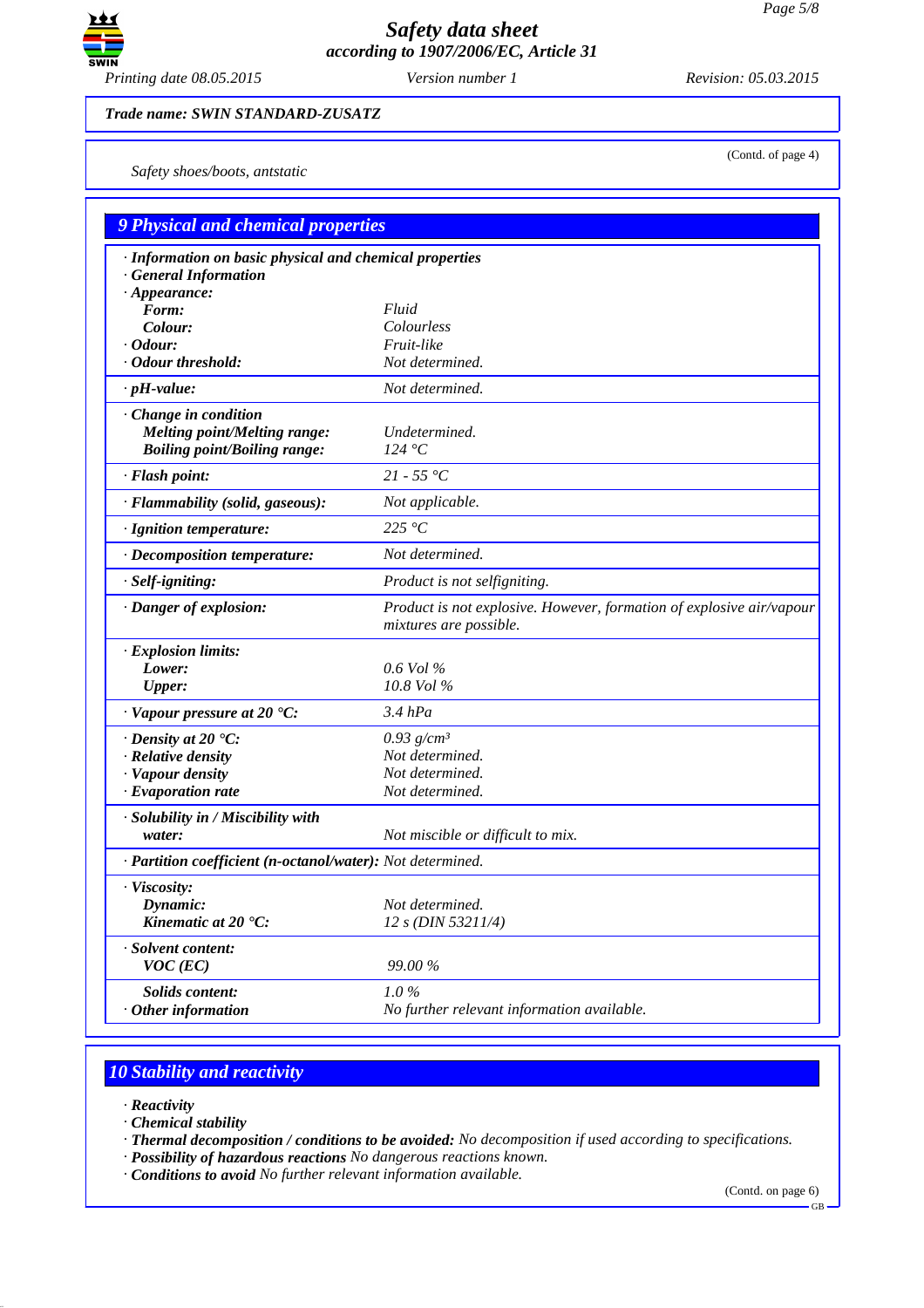

(Contd. of page 5)

*Trade name: SWIN STANDARD-ZUSATZ*

*· Incompatible materials: No further relevant information available.*

*· Hazardous decomposition products: No dangerous decomposition products known.*

## *11 Toxicological information*

- *· Information on toxicological effects*
- *· Acute toxicity*
- *· Primary irritant effect:*
- *· Skin corrosion/irritation No irritant effect.*
- *· Respiratory or skin sensitisation No sensitising effects known.*
- *· Additional toxicological information:*
- *The product shows the following dangers according to the calculation method of the General EU Classification Guidelines for Preparations as issued in the latest version: Irritant*

## *12 Ecological information*

- *· Toxicity*
- *· Aquatic toxicity: No further relevant information available.*
- *· Persistence and degradability No further relevant information available.*
- *· Behaviour in environmental systems:*
- *· Bioaccumulative potential No further relevant information available.*
- *· Mobility in soil No further relevant information available.*
- *· Ecotoxical effects:*
- *· Remark: Toxic for fish*
- *· Additional ecological information:*
- *· General notes:*
- *Also poisonous for fish and plankton in water bodies.*

*Water hazard class 2 (German Regulation) (Self-assessment): hazardous for water*

*Do not allow product to reach ground water, water course or sewage system.*

- *· Results of PBT and vPvB assessment*
- *· PBT: Not applicable.*
- *· vPvB: Not applicable.*
- *· Other adverse effects No further relevant information available.*

## *13 Disposal considerations*

- *· Waste treatment methods*
- *· Recommendation*

*Must not be disposed together with household garbage. Do not allow product to reach sewage system.*

*· European waste catalogue*

| 08 00 00 WASTES FROM THE MANUFACTURE, FORMULATION, SUPPLY AND USE (MFSU) OF<br>COATINGS (PAINTS, VARNISHES AND VITREOUS ENAMELS), ADHESIVES, SEALANTS<br><b>AND PRINTING INKS</b> |
|-----------------------------------------------------------------------------------------------------------------------------------------------------------------------------------|
| $\overline{080100}$ wastes from MFSU and removal of paint and varnish                                                                                                             |

*08 01 11\* waste paint and varnish containing organic solvents or other dangerous substances*

- *· Uncleaned packaging:*
- *15 00 00: WASTE PACKAGING; ABSORBENTS, WIPING CLOTHS, FILTER MATERIALS AND PROTECTIVE CLOTHING NOT OTHERWISE SPECIFIED*
- *15 01 00: packaging (including separately collected municipal packaging waste)*

*15 01 10\*: packaging containing residues of or contaminated by dangerous substances*

(Contd. on page 7)

GB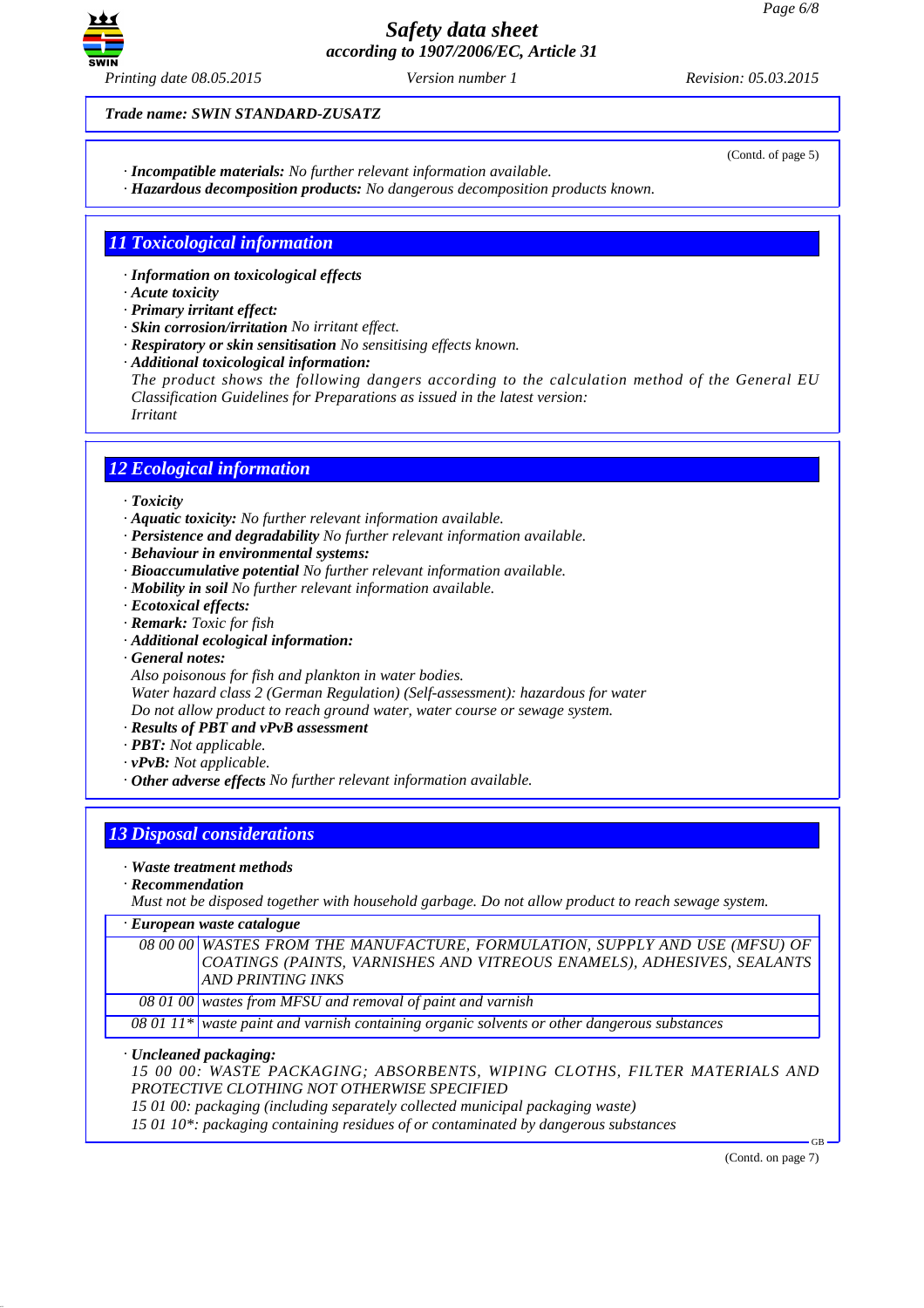

### *Trade name: SWIN STANDARD-ZUSATZ*

(Contd. of page 6)

| <b>14 Transport information</b>                                                     |                                                                                                      |
|-------------------------------------------------------------------------------------|------------------------------------------------------------------------------------------------------|
| $\cdot$ UN-Number                                                                   |                                                                                                      |
| ADR, IMDG, IATA                                                                     | <i>UN1263</i>                                                                                        |
| · UN proper shipping name<br>$\cdot$ <i>ADR</i>                                     | 1263 PAINT RELATED MATERIAL, ENVIRONMENTALLY                                                         |
| $\cdot$ IMDG                                                                        | <b>HAZARDOUS</b><br>PAINT RELATED MATERIAL (Hydocarbons, C9-C15,<br>Aromatics), MARINE POLLUTANT     |
| $\cdot$ IATA                                                                        | PAINT RELATED MATERIAL                                                                               |
| · Transport hazard class(es)                                                        |                                                                                                      |
| $\cdot$ ADR, IMDG                                                                   |                                                                                                      |
|                                                                                     |                                                                                                      |
| · Class<br>$\cdot$ <i>Label</i>                                                     | 3 Flammable liquids.<br>3                                                                            |
| $\cdot$ IATA                                                                        |                                                                                                      |
| $\cdot$ Class                                                                       | 3 Flammable liquids.                                                                                 |
| $\cdot$ Label                                                                       | $\mathfrak{Z}$                                                                                       |
| · Packing group<br>· ADR, IMDG, IATA                                                | III                                                                                                  |
| · Environmental hazards:                                                            | Product contains environmentally hazardous substances:<br>Hydocarbons, C9-C15, Aromatics<br>Yes      |
| · Marine pollutant:                                                                 | Symbol (fish and tree)                                                                               |
| · Special marking (ADR):                                                            | Symbol (fish and tree)                                                                               |
| · Special precautions for user<br>· Danger code (Kemler):                           | Warning: Flammable liquids.<br>30                                                                    |
| · EMS Number:                                                                       | $F-E, S-E$                                                                                           |
| · Transport in bulk according to Annex II of<br><b>MARPOL73/78 and the IBC Code</b> | Not applicable.                                                                                      |
| · Transport/Additional information:                                                 |                                                                                                      |
| $.$ ADR<br>$\cdot$ Limited quantities (LQ)<br>$\cdot$ Excepted quantities (EQ)      | 5L<br>Code: El<br>Maximum net quantity per inner packaging: 30 ml                                    |
| · Transport category<br>· Tunnel restriction code                                   | Maximum net quantity per outer packaging: 1000 ml<br>$\mathfrak{Z}$<br>D/E                           |
|                                                                                     |                                                                                                      |
| $\cdot$ IMDG<br>$\cdot$ Limited quantities (LQ)                                     | 5L                                                                                                   |
| $\cdot$ Excepted quantities (EQ)                                                    | Code: E1                                                                                             |
|                                                                                     | Maximum net quantity per inner packaging: 30 ml<br>Maximum net quantity per outer packaging: 1000 ml |